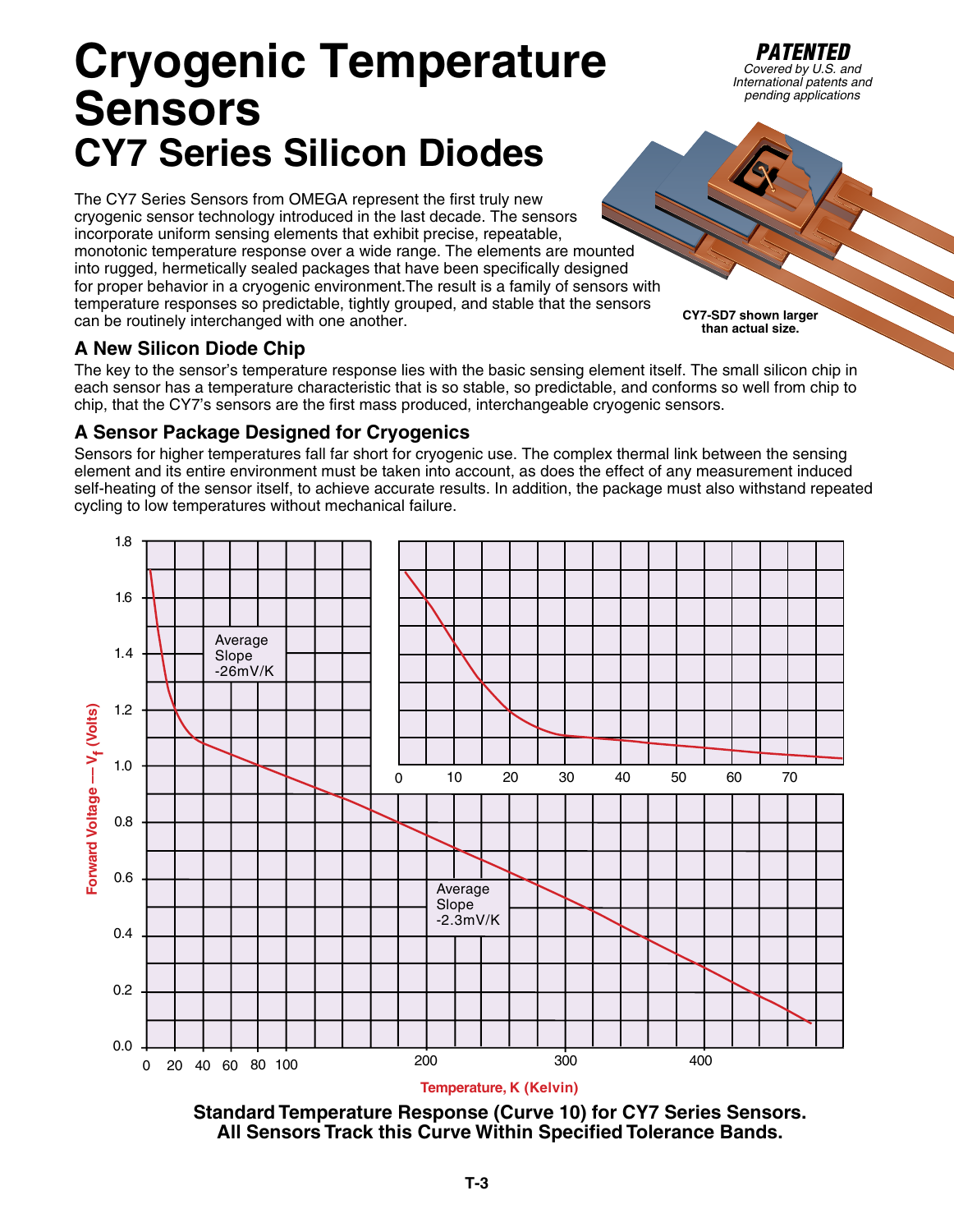# **Cryogenic Temperature Sensors**

## **Standard Curve #10 for CY7 Silicon Diodes**

Measurement Current =  $10\mu A \pm 0.05\%$ 

| T.<br>(K) | <b>Voltage</b> | dV/dT<br>(mV/K) | T.<br>(K) | <b>Voltage</b> | dV/dT<br>(mV/K) | T<br>(K) | <b>Voltage</b> | dV/dT<br>(mV/K) |
|-----------|----------------|-----------------|-----------|----------------|-----------------|----------|----------------|-----------------|
| 1.40      | 1.69812        | $-13.1$         | 16.0      | 1.28527        | $-18.6$         | 95.0     | 0.98564        | $-2.02$         |
| 1.60      | 1.69521        | $-15.9$         | 16.5      | 1.27607        | $-18.2$         | 100.     | 0.97550        | $-2.04$         |
| 1.80      | 1.69177        | $-18.4$         | 17.0      | 1.26702        | $-18.0$         | 110.     | 0.95487        | $-2.08$         |
| 2.00      | 1.68786        | $-20.7$         | 17.5      | 1.25810        | $-17.7$         | 120.     | 0.93383        | $-2.12$         |
| 2.20      | 1.68352        | $-22.7$         | 18.0      | 1.24928        | $-17.6$         | 130.     | 0.91243        | $-2.16$         |
| 2.40      | 1.67880        | $-24.4$         | 18.5      | 1.24053        | $-17.4$         | 140.     | 0.89072        | $-2.19$         |
| 2.60      | 1.67376        | $-25.9$         | 19.0      | 1.23184        | $-17.4$         | 150.     | 0.86873        | $-2.21$         |
| 2.80      | 1.66845        | $-27.1$         | 19.5      | 1.22314        | $-17.4$         | 160.     | 0.84650        | $-2.24$         |
| 3.00      | 1.66292        | $-28.1$         | 20.0      | 1.21440        | $-17.6$         | 170.     | 0.82404        | $-2.26$         |
| 3.20      | 1.65721        | $-29.0$         | 21.0      | 1.19645        | $-18.5$         | 180.     | 0.80138        | $-2.28$         |
| 3.40      | 1.65134        | $-29.8$         | 22.0      | 1.17705        | $-20.6$         | 190.     | 0.77855        | $-2.29$         |
| 3.60      | 1.64529        | $-30.7$         | 23.0      | 1.15558        | $-21.7$         | 200.     | 0.75554        | $-2.31$         |
| 3.80      | 1.63905        | $-31.6$         | 24.0      | 1.13598        | $-15.9$         | 210.     | 0.73238        | $-2.32$         |
| 4.00      | 1.63263        | $-32.7$         | 25.0      | 1.12463        | $-7.72$         | 220.     | 0.70908        | $-2.34$         |
| 4.20      | 1.62602        | $-33.6$         | 26.0      | 1.11896        | $-4.34$         | 230.     | 0.68564        | $-2.35$         |
| 4.40      | 1.61920        | $-34.6$         | 27.0      | 1.11517        | $-3.34$         | 240.     | 0.66208        | $-2.36$         |
| 4.60      | 1.61220        | $-35.4$         | 28.0      | 1.11212        | $-2.82$         | 250.     | 0.63841        | $-2.37$         |
| 4.80      | 1.60506        | $-36.0$         | 29.0      | 1.10945        | $-2.53$         | 260.     | 0.61465        | $-2.38$         |
| 5.00      | 1.59782        | $-36.5$         | 30.0      | 1.10702        | $-2.34$         | 270.     | 0.59080        | $-2.39$         |
| 5.50      | 1.57928        | $-37.6$         | 32.0      | 1.10263        | $-2.08$         | 280.     | 0.56690        | $-2.39$         |
| 6.00      | 1.56027        | $-38.4$         | 34.0      | 1.09864        | $-1.92$         | 290.     | 0.54294        | $-2.40$         |
| 6.50      | 1.54097        | $-38.7$         | 36.0      | 1.09490        | $-1.83$         | 300.     | 0.51892        | $-2.40$         |
| 7.00      | 1.52166        | $-38.4$         | 38.0      | 1.09131        | $-1.77$         | 310.     | 0.49484        | $-2.41$         |
| 7.50      | 1.50272        | $-37.3$         | 40.0      | 1.08781        | $-1.74$         | 320.     | 0.47069        | $-2.42$         |
| 8.00      | 1.48443        | $-35.8$         | 42.0      | 1.08436        | $-1.72$         | 330.     | 0.44647        | $-2.42$         |
| 8.50      | 1.46700        | $-34.0$         | 44.0      | 1.08093        | $-1.72$         | 340.     | 0.42221        | $-2.43$         |
| 9.00      | 1.45048        | $-32.1$         | 46.0      | 1.07748        | $-1.73$         | 350.     | 0.39783        | $-2.44$         |
| 9.50      | 1.43488        | $-30.3$         | 48.0      | 1.07402        | $-1.74$         | 360.     | 0.37337        | $-2.45$         |
| 10.0      | 1.42013        | $-28.7$         | 50.0      | 1.07053        | $-1.75$         | 370.     | 0.34881        | $-2.46$         |
| 10.5      | 1.40615        | $-27.2$         | 52.0      | 1.06700        | $-1.77$         | 380.     | 0.32416        | $-2.47$         |
| 11.0      | 1.39287        | $-25.9$         | 54.0      | 1.06346        | $-1.78$         | 390.     | 0.29941        | $-2.48$         |
| 11.5      | 1.38021        | $-24.8$         | 56.0      | 1.05988        | $-1.79$         | 400.     | 0.27456        | $-2.49$         |
| 12.0      | 1.36809        | $-23.7$         | 58.0      | 1.05629        | $-1.80$         | 410.     | 0.24963        | $-2.50$         |
| 12.5      | 1.35647        | $-22.8$         | 60.0      | 1.05267        | $-1.81$         | 420.     | 0.22463        | $-2.50$         |
| 13.0      | 1.34530        | $-21.9$         | 65.0      | 1.04353        | $-1.84$         | 430.     | 0.19961        | $-2.50$         |
| 13.5      | 1.33453        | $-21.2$         | 70.0      | 1.03425        | $-1.87$         | 440.     | 0.17464        | $-2.49$         |
| 14.0      | 1.32412        | $-20.5$         | 75.0      | 1.02482        | $-1.91$         | 450.     | 0.14985        | $-2.46$         |
| 14.5      | 1.31403        | $-19.9$         | 80.0      | 1.01525        | $-1.93$         | 460.     | 0.12547        | $-2.41$         |
| 15.0      | 1.30422        | $-19.4$         | 85.0      | 1.00552        | $-1.96$         | 470.     | 0.10191        | $-2.30$         |
| 15.5      | 1.29464        | $-18.9$         | 90.0      | 0.99565        | $-1.99$         | 475.     | 0.09062        | $-2.22$         |

#### **Accessories For Mounting CY7 Series Silicon Diode Sensors**

| Model No.        | <b>Description</b>                                                                                                                                                                                          | <b>Temperature</b><br>Range |
|------------------|-------------------------------------------------------------------------------------------------------------------------------------------------------------------------------------------------------------|-----------------------------|
| <b>OB-CY20-2</b> | Low temperature epoxy for mounting sensor, twenty 2 g packets<br>(approximately 0.1 oz. each)                                                                                                               |                             |
| <b>CYIF</b>      | 5 pieces of Indium foil, high thermal conductivity, highly malleable,<br>used as a mechanical alternative to CYAG grease to mount a sensor<br>[0.127 mm thick x 50 x 50 mm square $(0.005$ thick x 2 x 2")] | 1.4 K<br>to<br>330 K        |
| <b>CYAV</b>      | Adhesive varnish for tacking sensor extension leads [1 pt can (0.6 liter)]                                                                                                                                  |                             |
| <b>CYCO</b>      | Clamps with springs for CY7-CO sensors (package of 10)                                                                                                                                                      |                             |
| <b>CYAG</b>      | General purpose thermal grease, used between sensor<br>and surface [25 g tube (approximately 1 oz.)]                                                                                                        | 1.4 to 316 K                |

*Ordering Examples: OB-CY20-2, low temperature epoxy for mounting sensor. CYAG, general purpose thermal grease.*

**T**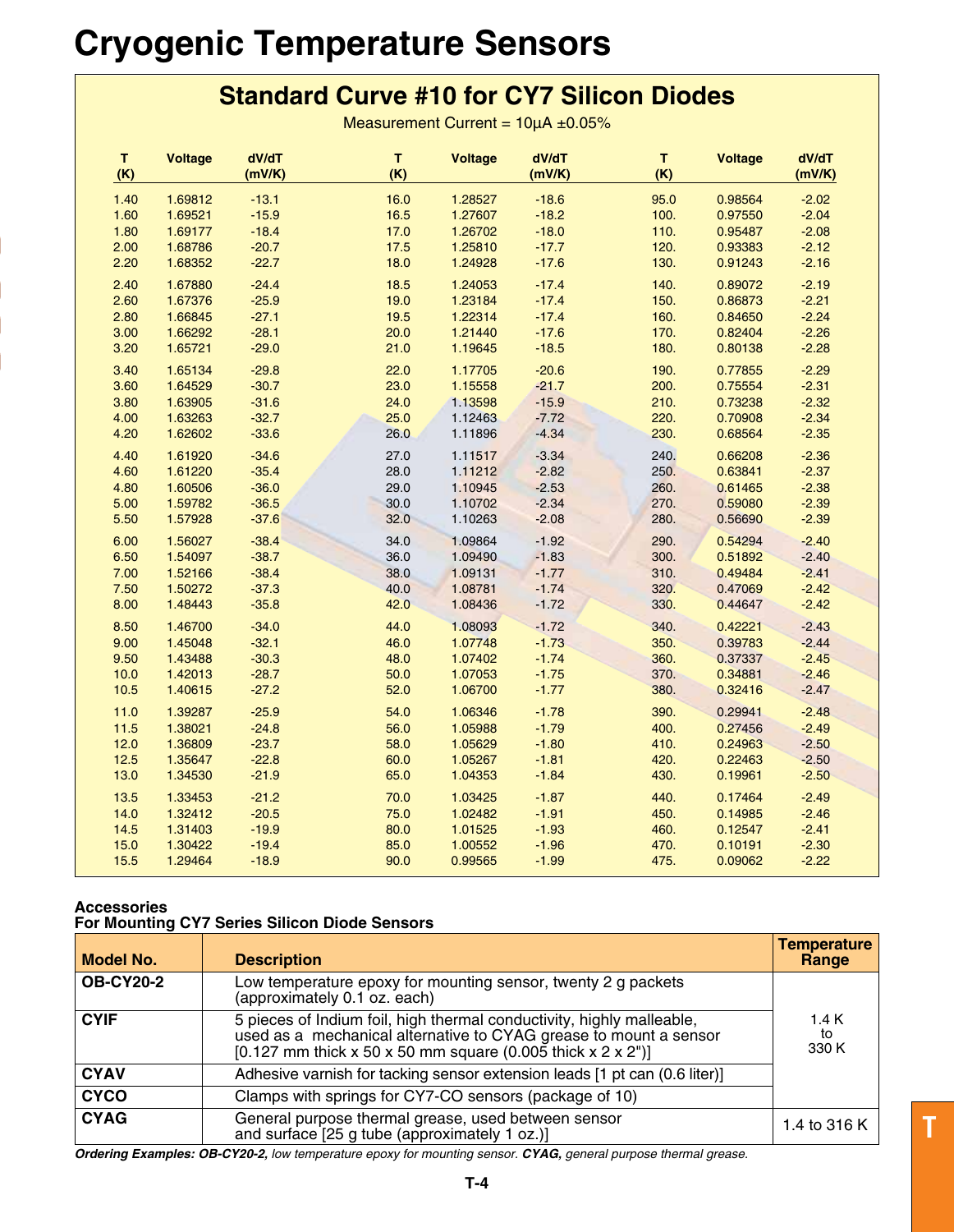# **Cryogenic Temperature Sensors CY7 Series**

### **Clean room assembly keeps out contaminants.**

All CY7 sensors are meticulously assembled in semiconductor grade clean rooms on state-of-the-art bonding equipment. Special effort is made to keep them free of epoxies, polyimides, fluxes, chlorine, and other contaminants which have a detrimental effect on sensor performance.

#### **Choose the sensor style that best fits your application and level of interchangeability you want.**

It's easy to pick the CY7 sensor you should use. OMEGA starts with the same basic sensor style and offers it unmounted or in a variety of mounting adapters that will simplify installation in your system. Choose from a simple cylinder that slides into a mounting hole, metric or SAE threaded stud mounts, or bolt-on flat mounts. Probes, thermowells and other mounts can be special ordered.

All CY7 sensors follow the temperature response curve shown in standard curve #10. Five bands of tracking accuracy (#1, 2, 3, 4, and 7) are offered to allow sensor selection to be suited to both the technical and economical considerations of any application. Low temperature accuracy ranges from  $\pm 0.25$  K for the tightest band (#1) to  $\pm$ 1.5 K for the loosest (#7).

*See accuracy table in "To Order" chart below.*

| <b>Probe</b><br><b>Configuration</b><br>Type* | <b>Temperature</b><br>Range | <b>Maximum</b><br><b>Installation</b><br><b>Temperature Range</b> |
|-----------------------------------------------|-----------------------------|-------------------------------------------------------------------|
| -SD                                           | 1.4 to 475 K                | 200°C (392°F)                                                     |
| -ET                                           | 1.4 to 325 K                | 60°C (140°F)                                                      |
| -BO                                           | 1.4 to 325 K                | 60°C (140°F)                                                      |
| -CU                                           | 1.4 to 325 K                | $\overline{60^{\circ}}$ C (140°F)                                 |
| -LR                                           | 1.4 to 325 K                | 60°C (140°F)                                                      |
| -MT                                           | 1.4 to 325 K                | $\overline{60^{\circ}C(140^{\circ}F)}$                            |
| -CO                                           | 1.4 to 475 K                | 200°C (392°F)                                                     |
| $-CY$                                         | 1.4 to 325 K                | 60°C (140°F)                                                      |



### **Model CY7-SD7 Economical Sensor**

For applications where temperature measurements below 10 K are not required, the CY7-SD7 series offers an inexpensive alternative to the other CY7-SD series temperature sensor. The upper operating temperature is limited to 475 K for the CY7-SD7. Since the package configuration of the CY7-SD7 is identical to the CY7-SD, the installation and operation of the device follow the same procedures as the CY7-SD.

The CY7-SD7 follows Standard Curve #10 (on previous page) to a tolerance of  $\pm$ 1.5 K or 1.5% of temperature, whichever is greater. Due to possible irregularities and non-monotonic behavior below 10 K, extrapolations or interpolations outside of the operating temperature range should not be attempted.

|         | <b>To Order</b>             |               |                                                                                         |  |  |  |  |  |  |
|---------|-----------------------------|---------------|-----------------------------------------------------------------------------------------|--|--|--|--|--|--|
|         | <b>Accuracy (Tolerance)</b> |               |                                                                                         |  |  |  |  |  |  |
| (Range) | 2 to 100 K                  | 100 to 305 K  | 305 to 475 K                                                                            |  |  |  |  |  |  |
| 2       | $\pm 0.5$ K                 | $±1.0$ K      | ±2.0 K                                                                                  |  |  |  |  |  |  |
| 3       | $±0.5$ K                    | $±1\%$ of T   | $±1\%$ of T                                                                             |  |  |  |  |  |  |
|         |                             |               | $±1\%$ of T                                                                             |  |  |  |  |  |  |
|         |                             |               |                                                                                         |  |  |  |  |  |  |
| 7       | ±1.5K                       | $±1.5\%$ of T | $±1.5\%$ of T                                                                           |  |  |  |  |  |  |
|         | <b>Band Suffix</b><br>4     | $±1$ K        | $±1\%$ of T<br>de la conducta de la conception notice de la conducta de cada de caso de |  |  |  |  |  |  |

*\* Insert probe configuration type from chart above. Ordering Example: CY7-D14, cryogenic sensor.*

OMEGA also offers platinum resistance devices and thermocouples for low temperature sensors. For additional information please contact our Cryogenic Applications Engineers at 1-800-TC-OMEGA.



**Dimensions: mm (inch)**